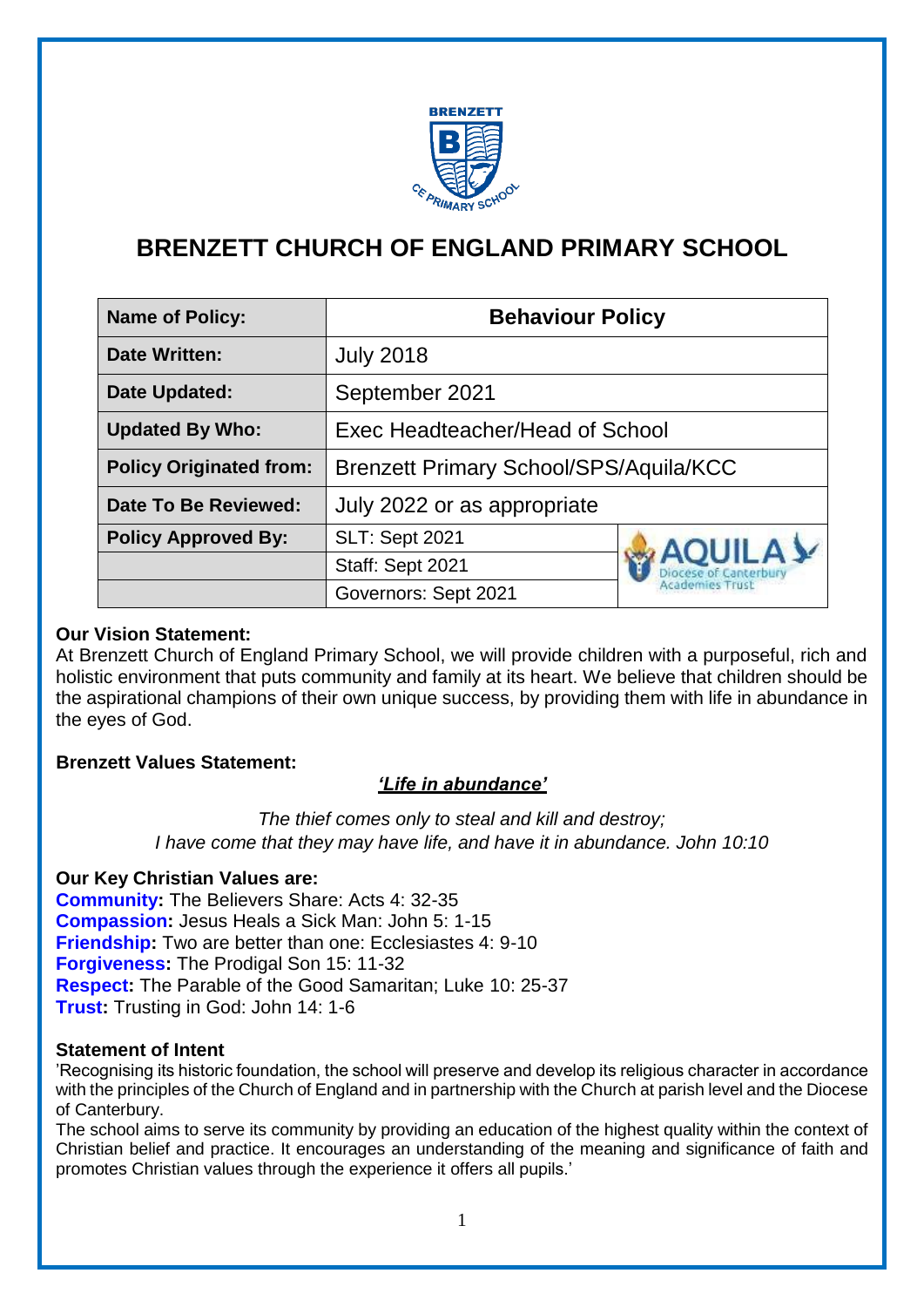### **Inclusion and Equal Opportunities**

This policy should be read while referencing our school's Single Equality Scheme. All children have equal access to the curriculum regardless of their race, gender, or disability. Our behaviour policy underpins all that we do at Brenzett and should be closely linked to our other policies.

### **Aims**

- To ensure a safe, caring and happy school
- To promote good citizenship
- To promote self-discipline
- To encourage and praise greater effort in both work and behaviour
- To ensure appropriate behaviour and language throughout the school
- To ensure a consistent approach to discipline which is used by all the adults in the school
- To ensure that parents are informed and are aware of the disciplinary procedures
- To provide a system of rewards to encourage good behaviour and to try and reverse continuous and
- habitual offenders by using assertive discipline techniques
- To prevent bullying

#### **Responsibilities**

All members of the school community – teaching and non-teaching staff, parents, pupils and governors, work towards the school aims by:

- providing a well ordered environment in which all are fully aware of behavioral expectations
- treating all children and adults as individuals and respecting their rights, values and beliefs
- fostering and promoting good relationships and a sense of belonging to the school community
- offering equal opportunities in all aspects of school life and recognising the importance of different cultures
- encouraging, praising and positively reinforcing good relationships, behaviours and work
- rejecting all bullying or harassment in any form
- helping to develop strategies to eliminate undesirable behaviour both within and outside the classroom and applying these consistently
- caring for, and taking pride in, the physical environment of the school
- working as a team, supporting and encouraging each other.

Senior leaders will always endeavour to be on hand to support with behaviour issues, however this policy aims to ensure that the vast majority of incidents can be dealt with immediately by staff in classrooms on or the playground.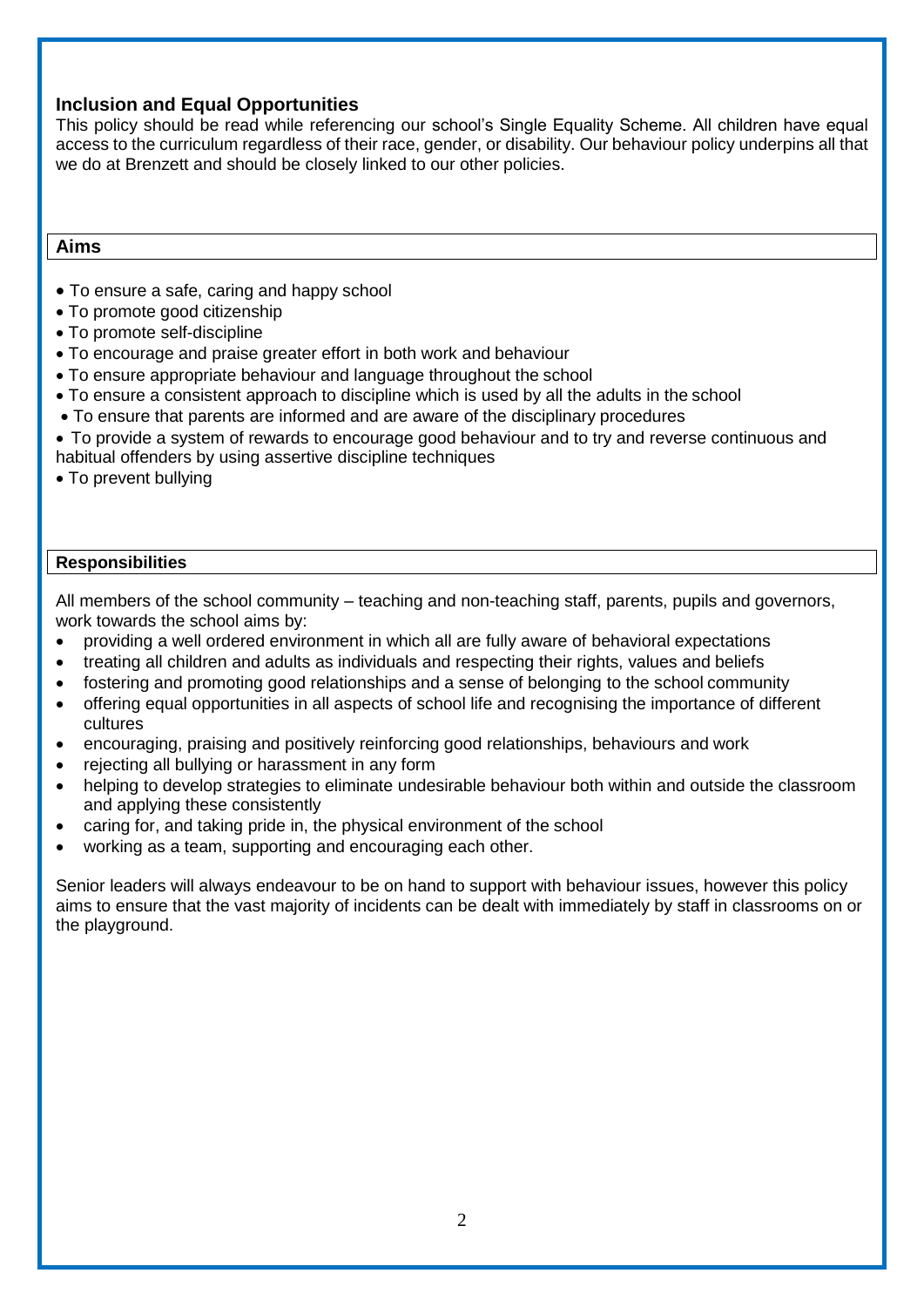# **School Expectations**

**To respect yourselves, others and the environment** 

**To champion an inclusive learning environment**

**To listen, engage and follow instructions** 

**To take pride in your own learning**

**Playground Expectations**

**We will treat all equipment properly** 

**Include people in our games and play** 

**Help people when they are hurt**

**Play nicely** 

**Listen to adults**

**Stop when break is over – Whistle 1: STOP Whistle 2: Walk to your line.** 

# **Speak to someone if we feel lonely**

### **School Rewards**

Our school rewards are based on a 'traffic light' system, which encourages pupils to display expected behaviour all the time.

Each child begins the day on green. If they end the day on green (without having been on red – see Sanctions and Consequences) they earn a 'Good to Be Green' tick on a chart next to their name. At the end of the week, if 5 green ticks are earned, the child earns themselves a 'Good to be Green' sticker during Celebration Worship.

Stickers or comment cards are used to celebrate and reward hard work, demonstrating values and upholding the ethos of the school. These are given by all adults in the school when they feel appropriate.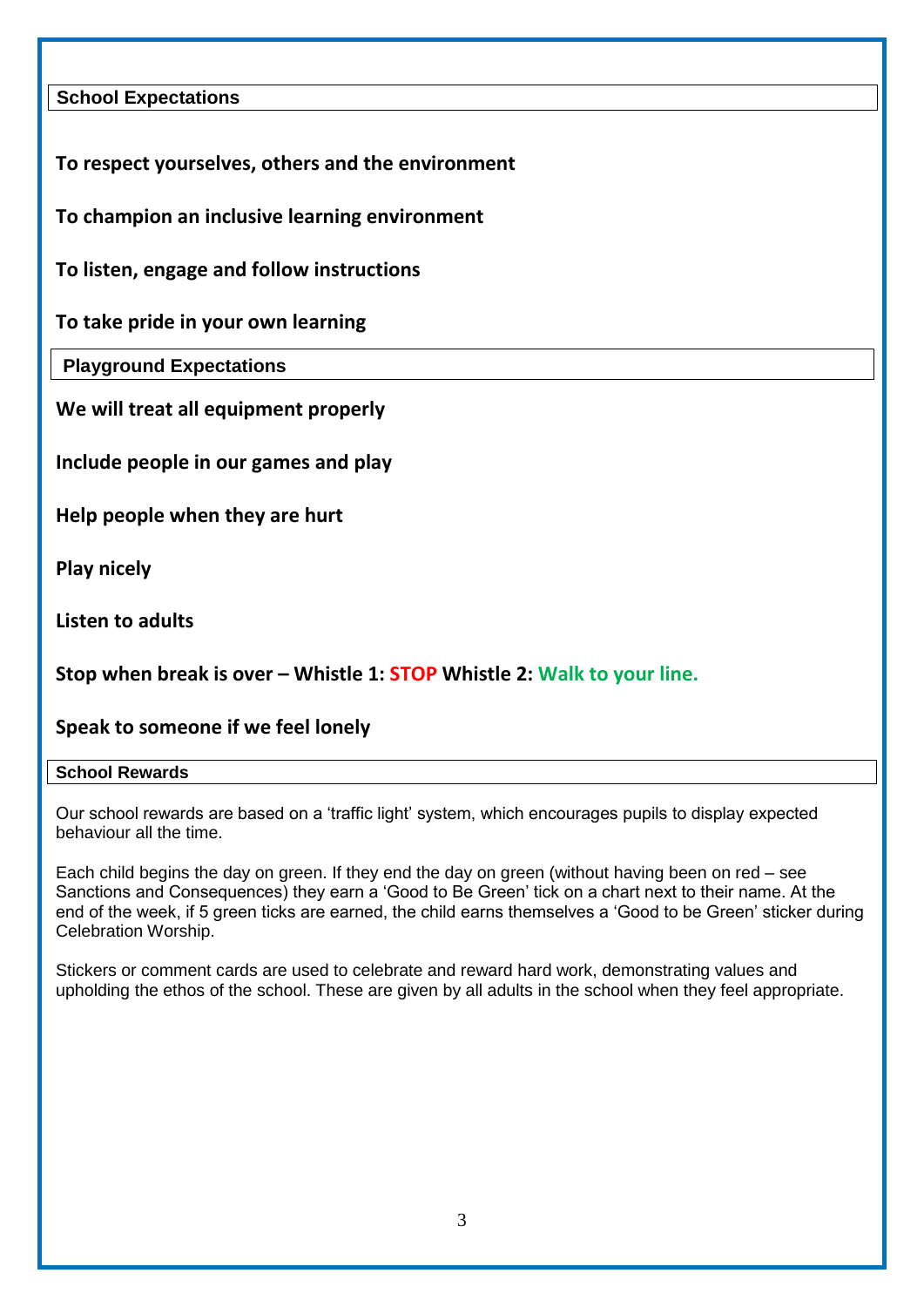### Exceptional Behaviour and work

Pupils are rewarded for going above and beyond expected behaviour or completion of work to a high standard. If received, they will receive a 'purple star' and go to see Mrs Young to celebrate this achievement and received a special sticker and certificate in celebration assembly. The pupils picture will be shared on Social media and in the Newsletter (With parental consent)

#### **Sanctions and Consequences**

### Positive Preventative Strategies

The best way of dealing with a difficult situation is to prevent it happening in the first place. A clear method of preventing negative behaviour is to observe and assess the behaviour and needs of the pupils within the school and tackle difficult and challenging behaviours.

Whilst praise and rewards will be sufficient for the vast majority of children, occasions will arise where sanctions need to be used as a consequence of unacceptable behaviour.

Whole class sanctions should be avoided where possible.

**At Brenzett we believe strongly that low level disruption is unfair on pupils, teachers and the whole school community. In order for children to learn they need order, consistency and an environment which is conducive to learning. Therefore, we set our expectations high and expect parents and carers to support our decisions and strategies to encourage good behaviour.**

If children are breaking the school rules they will receive a warning. The adult must stop them with their hand up (Stop sign) wait until they are listening, and clearly explain why they are receiving that warning 'This is your first warning for….'. If the child continues, they will be moved to the yellow section, again with the adult stopping and explaining to them 'This is your second warning for….'. If on yellow, the child is moved to the reflective area within class for 5 mins to carry on with their work.

If this behaviour continues upon return, their yellow warning card is turned to red and they will miss 10 minutes of the next available play / lunch time.

Once completed, the child returns to green (with a note in the behaviour book) but they have forfeited their chance for a green tick.

If the child has visited 'red' twice in a week, they must be sent to a member of SLT. If they have visited 'red' three times in a week, parents will be spoken to by the class teacher.

In some circumstances, the day may be extended for pupils, in agreement with the parents/carers.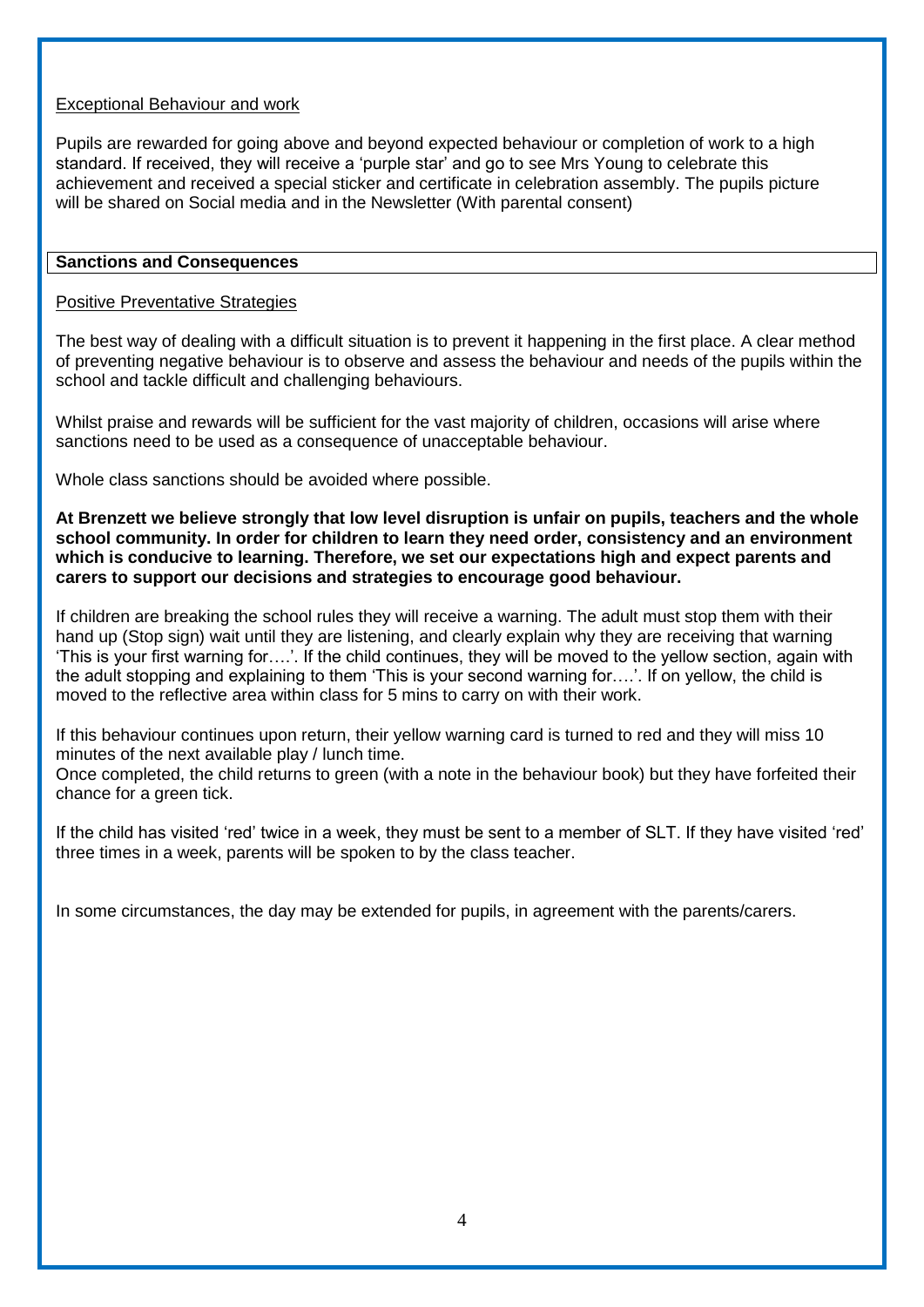### **Recording Behaviour Incidents**

It is the adults responsibility to record the incident via My Concern. They must write down:

- What was happening prior to the incident
- What happened and how it was dealt with
- Names of other children involved
- Names of any other adults and their involvement.

It is the responsibility of the adult who deals with the incident. If the behaviour is immediate 'red' behaviour where inappropriate language, as racial abuse, homophobic language or physical violence this must be brought to SLT's attention.

The outcome will be dealt with on a case by case basis and SLT will follow the behaviour policy as guidance.

It is the class teacher's responsibility to tell SLT when the child has been in that situation twice (for a chat with SLT) or 3 times (to arrange a meeting with parents) within a week.

#### **Bullying and Racism**

Any form of abuse, bullying or racism will **not** be tolerated and will be recorded on My-Concern. The definition of bullying is clearly defined in the school's 'anti bullying' policy. This covers cyberbullying and the use of homophobic language. The definition of racism as defined and applied by this school is also in the school's anti-bullying policy. All staff will challenge incidents of prejudicial behaviour and language. All incidents of homophobic, racism, transphobic, bi-phobic and sexist behaviour will be recorded as a CP concern on 'My Concern'

However, **as a school we recognise that abuse in all its forms will not be tolerated and this includes: Peer on peer abuse. We recognise that this is not 'banter', 'having a laugh' or part of growing up'.** Therefore, the school has a 'zero' tolerance when dealing with all incidence of abuse, racist, homophobic, religious abuse and extreme physical violence. Options may include: immediate discussion with parents, internal or external exclusion.

In addition, other sanctions may be used for poor behaviour. We may phone, write a letter or arrange for a face-to-face discussion with parents. We may also use a behaviour plan.

#### **Extreme Behaviour**

In EXTREME CASES of physical or verbal aggression towards staff or pupils, persistent low level behaviour or uncontrollable behaviour:

- send the red SOS circle to the office for assistance
- try to ensure the safety of the majority of children, removing from the room if necessary

#### Physical intervention by staff

There are specific staff members that have attended 'positive handling' training. If we believe that a pupil is at risk of harm to themselves or others, as a last resort, the trained adults will physically remove the child from the situation.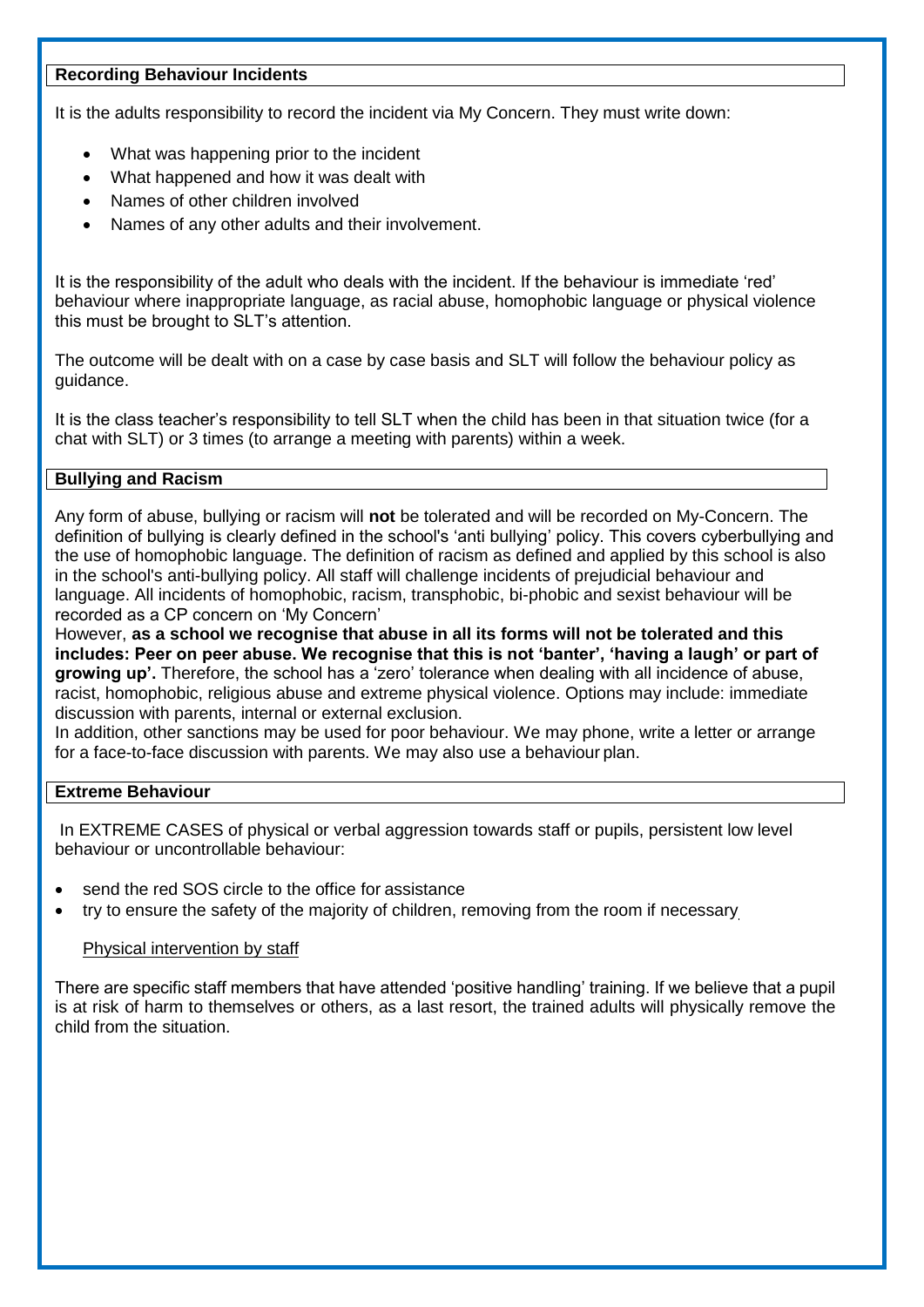All extreme cases will be discussed between the class teacher and a member of the Leadership Team so that individual needs can be met and consistency applied.

#### **Internal isolation / exclusion may be used in extreme cases.**

The class teacher is responsible for setting the work for internal isolation and must liaise with SLT to arrange a time for parents to be called in, for a meeting.

Pupils going AWOL – if a child leaves the teaching area the **red circle card** should be sent immediately to the office. Teachers must endeavour to stay with the majority of the class. Parents will be informed by telephone.

If a child leaves the school site, the Headteacher and the office should be informed immediately. Staff should only follow the child if doing so does not place themselves or the child in further danger. Parents and the police will be called.

In cases of persistent unacceptable behaviour the Leadership may decide to put a pupil 'on report'. This will require a member of staff to rate the pupil's behaviour on a scale of 1-3 for each session during the day, with the pupil reporting to a member of the Leadership Team to discuss their progress at the end of each day. Pupils will initially be put on report for two weeks, with their status reviewed at the end of each week at the Leadership Team's discretion. Lack of improvement in behaviour or further serious incidents may result in a fixed term exclusion.

#### **Exclusions**

Fixed term exclusions and permanent exclusions are the final consequences.

If children are at risk of exclusion a Pastoral Support Plan (PSP) is set up to address the pupil's extreme behavioural needs to try to prevent further incidents.

Should an exclusion still be required, DfE guidelines are followed and the Local Authority Inclusion Officer will be informed at the earlier opportunity. Parents will be notified of the reason for the exclusion. Before the child is re-admitted to school, a meeting between the parents and the school will be arranged. The purpose of the meeting will be to discuss strategies and a way forward to ensure that the risk of a repetition of the offending behaviour patterns is not repeated. Permanent exclusion would normally follow a pastoral or behaviour support plans failure to resolve outstanding issues; however, the school would permanently exclude a pupil without a PSP/ BSP if the circumstances justified such action. At all times the school will follow local and statutory guidance when considering exclusion.

A written record of the discussion and commitments to the agreed plan, by both the parents and the school, will be made. One copy will be kept in the school's record and one sent to the parent.

#### **Outside Agencies**

There are times when the advice of outside agencies will be required. This will be the result of discussion between the class teacher, SENDCo and the Headteacher, or as the result of a pupil review meeting. Any outside agency will need information. Therefore, teachers need to document evidence of behaviour carefully in the day book, or in separate notes, so that it can be collated when required.

The school makes reference to relevant DfE guidance to support this policy.